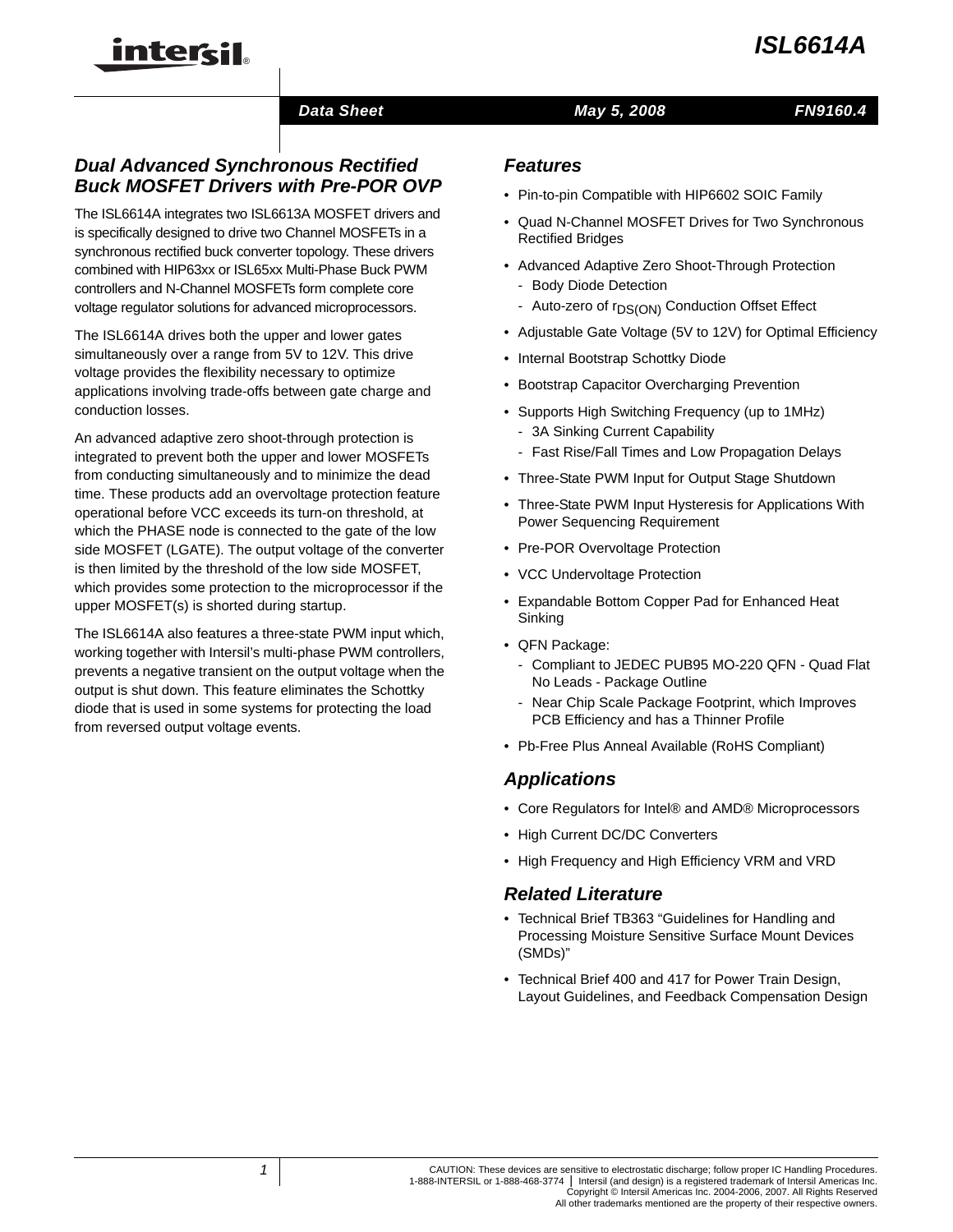## *Ordering Information Pinouts*

| <b>PART NUMBER</b>      | <b>PART</b><br><b>MARKING</b> | TEMP.<br>RANGE (°C) | <b>PACKAGE</b>             | PKG.<br><b>DWG.#</b> |
|-------------------------|-------------------------------|---------------------|----------------------------|----------------------|
| ISL6614ACB*             | 6614ACB                       | 0 to $+85$          | 14 Ld SOIC                 | M <sub>14.15</sub>   |
| ISL6614ACBZ*<br>(Note)  | 6614ACBZ                      | 0 to $+85$          | 14 Ld SOIC<br>(Pb-free)    | M <sub>14</sub> .15  |
| ISL6614ACBZA*<br>(Note) | 6614ACBZ                      | 0 to $+85$          | 14 Ld SOIC<br>(Pb-free)    | M <sub>14.15</sub>   |
| ISL6614ACR*             | 66 14ACR                      | 0 to $+85$          | 16 Ld 4x4 QFN L16.4x4      |                      |
| ISL6614ACRZ*<br>(Note)  | 66 14ACRZ                     | 0 to $+85$          | 16 Ld 4x4 QFN<br>(Pb-free) | L16.4x4              |
| ISL6614AIB*             | 6614AIB                       | $-40$ to $+85$      | 14 Ld SOIC                 | M <sub>14.15</sub>   |
| ISL6614AIBZ*<br>(Note)  | 6614AIBZ                      | $-40$ to $+85$      | 14 Ld SOIC<br>(Pb-free)    | M <sub>14.15</sub>   |
| ISL6614AIR*             | 66 14AIR                      | $-40$ to $+85$      | 16 Ld 4x4 QFN L16.4x4      |                      |
| ISL6614AIRZ*<br>(Note)  | 66 14AIRZ                     | $-40$ to $+85$      | 16 Ld 4x4 QFN<br>(Pb-free) | L16.4x4              |

[\\*Add "-T" suffix for tape and reel. Please refer to TB347 for details on](http://www.intersil.com/data/tb/tb347.pdf)  reel specifications.

NOTE: These Intersil Pb-free plastic packaged products employ special Pb-free material sets; molding compounds/die attach materials and 100% matte tin plate PLUS ANNEAL - e3 termination finish, which is RoHS compliant and compatible with both SnPb and Pb-free soldering operations. Intersil Pb-free products are MSL classified at Pbfree peak reflow temperatures that meet or exceed the Pb-free requirements of IPC/JEDEC J STD-020.





#### **ISL6614ACR, ISL6614ACRZ, ISL6614AIR, ISL6614AIRZ 16 LD 4X4 QFN**

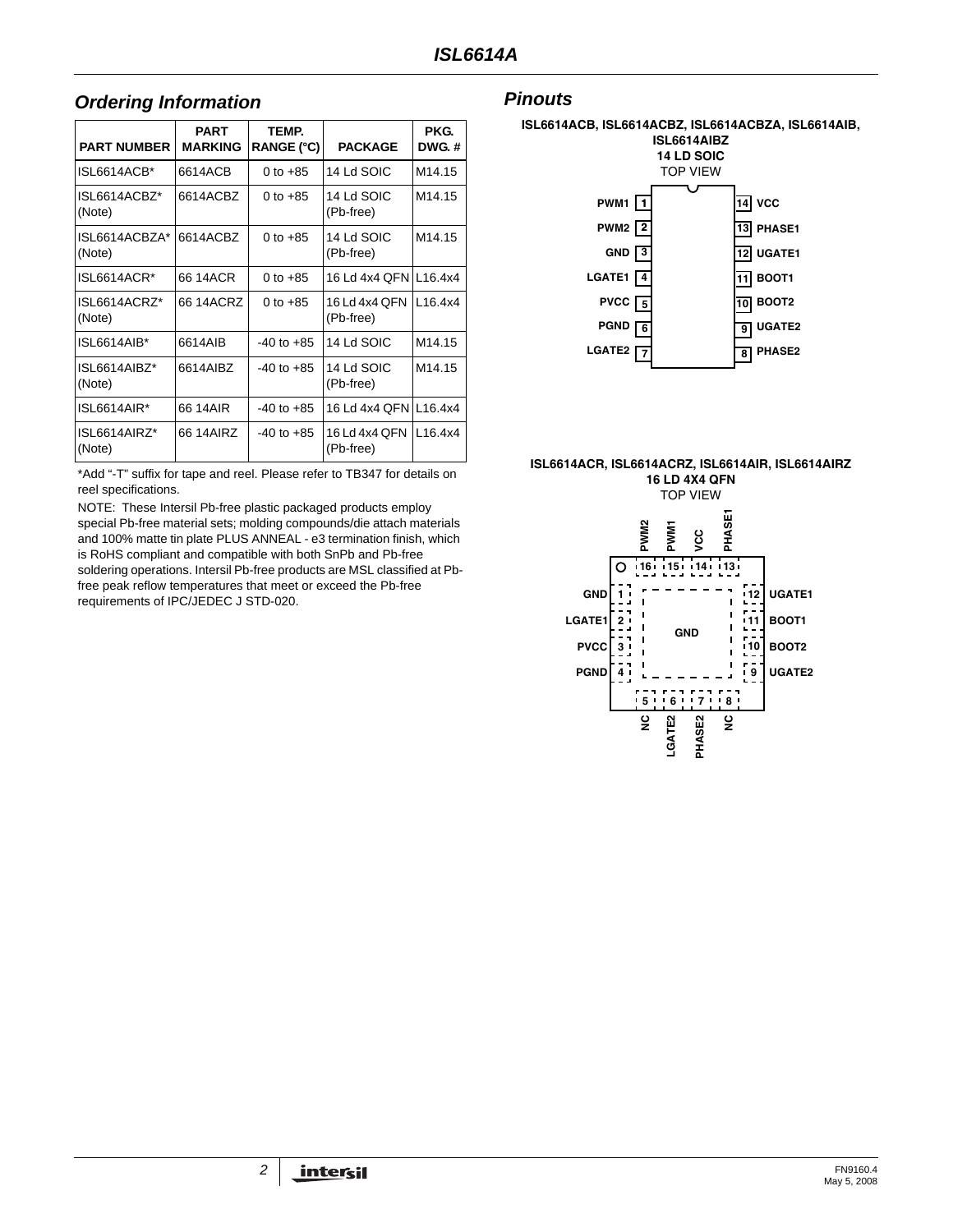# **Block Diagram**

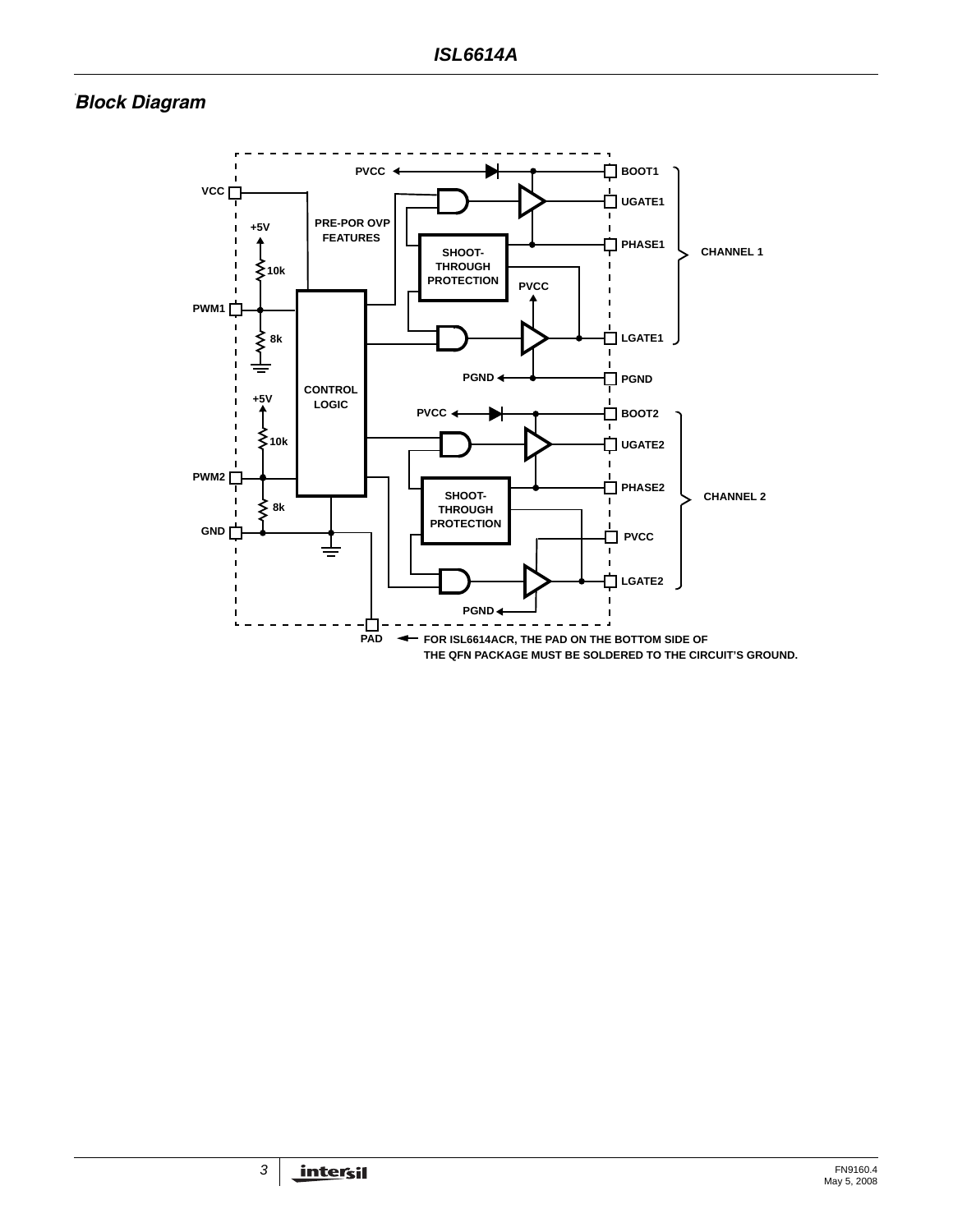

*Typical Application - 4 Channel Converter Using ISL65xx and ISL6614A Gate Drivers*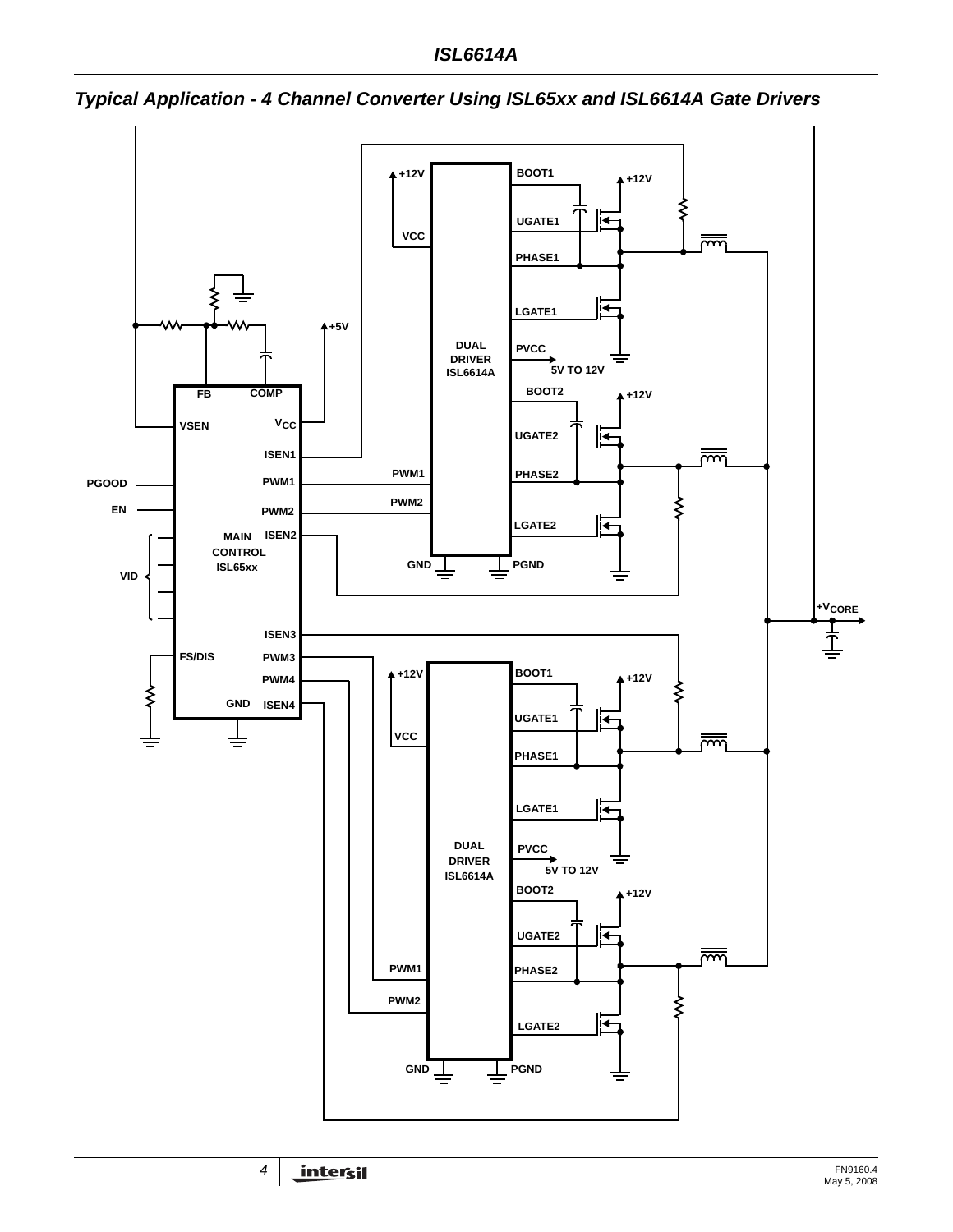#### Absolute Maximum Ratings **Thermal Information**

| Supply Voltage (PVCC)  VCC + 0.3V                                               |
|---------------------------------------------------------------------------------|
| BOOT Voltage (V <sub>BOOT</sub> -GND)36V                                        |
|                                                                                 |
| UGATE $V_{PHASE}$ - 0.3 $V_{DC}$ to $V_{BOOT}$ + 0.3V                           |
| V <sub>PHASE</sub> - 3.5V (<100ns Pulse Width, 2uJ) to V <sub>BOOT</sub> + 0.3V |
|                                                                                 |
| GND - 5V (<100ns Pulse Width, 2uJ) to $V_{PVCC}$ + 0.3V                         |
| PHASEGND - 0.3V <sub>DC</sub> to 15V <sub>DC</sub>                              |
| GND - 8V (<400ns, 20µJ) to 30V (<200ns, V <sub>BOOT-GND</sub> <36V)             |
| <b>ESD Rating</b>                                                               |
|                                                                                 |

| Thermal Resistance (Typical)                          |    | $\theta$ IA (°C/W) $\theta$ IC (°C/W) |
|-------------------------------------------------------|----|---------------------------------------|
| SOIC Package (Note 1)                                 | 90 | N/A                                   |
| QFN Package (Notes 2, 3).                             | 48 | 8.5                                   |
| Maximum Junction Temperature (Plastic Package) +150°C |    |                                       |
|                                                       |    |                                       |
| Pb-free reflow profile see link below                 |    |                                       |
| http://www.intersil.com/pbfree/Pb-FreeReflow.asp      |    |                                       |

#### **Recommended Operating Conditions**

| Ambient Temperature Range40°C to +85°C        |  |
|-----------------------------------------------|--|
| Maximum Operating Junction Temperature +125°C |  |
|                                               |  |
| Supply Voltage Range, PVCC 5V to 12V ±10%     |  |

*CAUTION: Do not operate at or near the maximum ratings listed for extended periods of time. Exposure to such conditions may adversely impact product reliability and result in failures not covered by warranty.*

NOTES:

- 1.  $\theta_{JA}$  is measured with the component mounted on a high effective thermal conductivity test board in free air.
- 2.  $\theta_{JA}$  is measured in free air with the component mounted on a high effective thermal conductivity test board with "direct attach" features. See Tech Brief TB379.
- 3. For  $\theta_{JC}$ , the "case temp" location is the center of the exposed metal pad on the package underside.

<span id="page-4-1"></span><span id="page-4-0"></span>

| <b>Electrical Specifications</b><br>Recommended Operating Conditions, Unless Otherwise Noted. |                         |                                                     |                      |                          |                          |              |  |  |
|-----------------------------------------------------------------------------------------------|-------------------------|-----------------------------------------------------|----------------------|--------------------------|--------------------------|--------------|--|--|
| <b>PARAMETER</b>                                                                              | <b>SYMBOL</b>           | <b>TEST CONDITIONS</b>                              | <b>MIN</b>           | <b>TYP</b>               | <b>MAX</b>               | <b>UNITS</b> |  |  |
| <b>VCC SUPPLY CURRENT</b>                                                                     |                         |                                                     |                      |                          |                          |              |  |  |
| <b>Bias Supply Current</b>                                                                    | $I_{VCC}$               | $f_{\text{PWM}} = 300$ kHz, $V_{\text{PVCC}} = 12V$ | $\blacksquare$       | 7.1                      | $\blacksquare$           | mA           |  |  |
| <b>Gate Drive Bias Current</b>                                                                | IPVCC                   | $f_{\text{PWM}} = 300$ kHz, $V_{\text{PVCC}} = 12V$ | $\blacksquare$       | 9.7                      | $\overline{a}$           | mA           |  |  |
| <b>POWER-ON RESET AND ENABLE</b>                                                              |                         |                                                     |                      |                          |                          |              |  |  |
| <b>VCC Rising Threshold</b>                                                                   |                         | 0°C to +85°C                                        | 9.35                 | 9.80                     | 10.05                    | $\vee$       |  |  |
|                                                                                               |                         | -40 $^{\circ}$ C to +85 $^{\circ}$ C                | 8.35                 |                          | 10.05                    | V            |  |  |
| <b>VCC Falling Threshold</b>                                                                  |                         | 0°C to +85°C                                        | 7.35                 | 7.60                     | 8.00                     | $\vee$       |  |  |
|                                                                                               |                         | -40 $^{\circ}$ C to +85 $^{\circ}$ C                | 6.35                 | $\overline{\phantom{a}}$ | 8.00                     | $\vee$       |  |  |
| PWM INPUT (See "TIMING DIAGRAM" on page 8)                                                    |                         |                                                     |                      |                          |                          |              |  |  |
| <b>Input Current</b>                                                                          | <b>I</b> <sub>PWM</sub> | $V_{\text{PWM}} = 5V$                               | $\ddot{\phantom{a}}$ | 500                      | $\blacksquare$           | μA           |  |  |
|                                                                                               |                         | $V_{\text{PWM}} = 0V$                               |                      | $-460$                   | $\blacksquare$           | μA           |  |  |
| <b>PWM Rising Threshold</b>                                                                   |                         | $V_{CC}$ = 12V                                      | $\blacksquare$       | 3.00                     | $\blacksquare$           | $\vee$       |  |  |
| <b>PWM Falling Threshold</b>                                                                  |                         | $V_{CC} = 12V$                                      |                      | 2.00                     | $\blacksquare$           | V            |  |  |
| Typical Three-State Shutdown Window                                                           |                         | $V_{CC}$ = 12V                                      | 1.80                 | $\blacksquare$           | 2.40                     | $\vee$       |  |  |
| Three-State Lower Gate Falling Threshold                                                      |                         | $V_{CC} = 12V$                                      | $\blacksquare$       | 1.50                     | $\blacksquare$           | $\vee$       |  |  |
| Three-State Lower Gate Rising Threshold                                                       |                         | $V_{CC} = 12V$                                      | $\blacksquare$       | 1.00                     | $\blacksquare$           | $\vee$       |  |  |
| Three-State Upper Gate Rising Threshold                                                       |                         | $V_{CC}$ = 12V                                      |                      | 3.20                     | $\overline{a}$           | $\vee$       |  |  |
| Three-State Upper Gate Falling Threshold                                                      |                         | $V_{CC} = 12V$                                      |                      | 2.60                     | $\overline{\phantom{a}}$ | $\vee$       |  |  |
| Shutdown Hold-off Time                                                                        | <sup>t</sup> TSSHD      |                                                     | $\blacksquare$       | 245                      | $\overline{\phantom{a}}$ | ns           |  |  |
| <b>UGATE Rise Time</b>                                                                        | t <sub>RU</sub>         | V <sub>PVCC</sub> = 12V, 3nF Load, 10% to 90%       | $\blacksquare$       | 26                       | $\overline{\phantom{a}}$ | ns           |  |  |
| <b>LGATE Rise Time</b>                                                                        | $t_{RL}$                | V <sub>PVCC</sub> = 12V, 3nF Load, 10% to 90%       | $\blacksquare$       | 18                       | $\blacksquare$           | ns           |  |  |
| <b>UGATE Fall Time</b>                                                                        | <sup>t</sup> FU         | V <sub>PVCC</sub> = 12V, 3nF Load, 90% to 10%       | $\blacksquare$       | 18                       | $\blacksquare$           | ns           |  |  |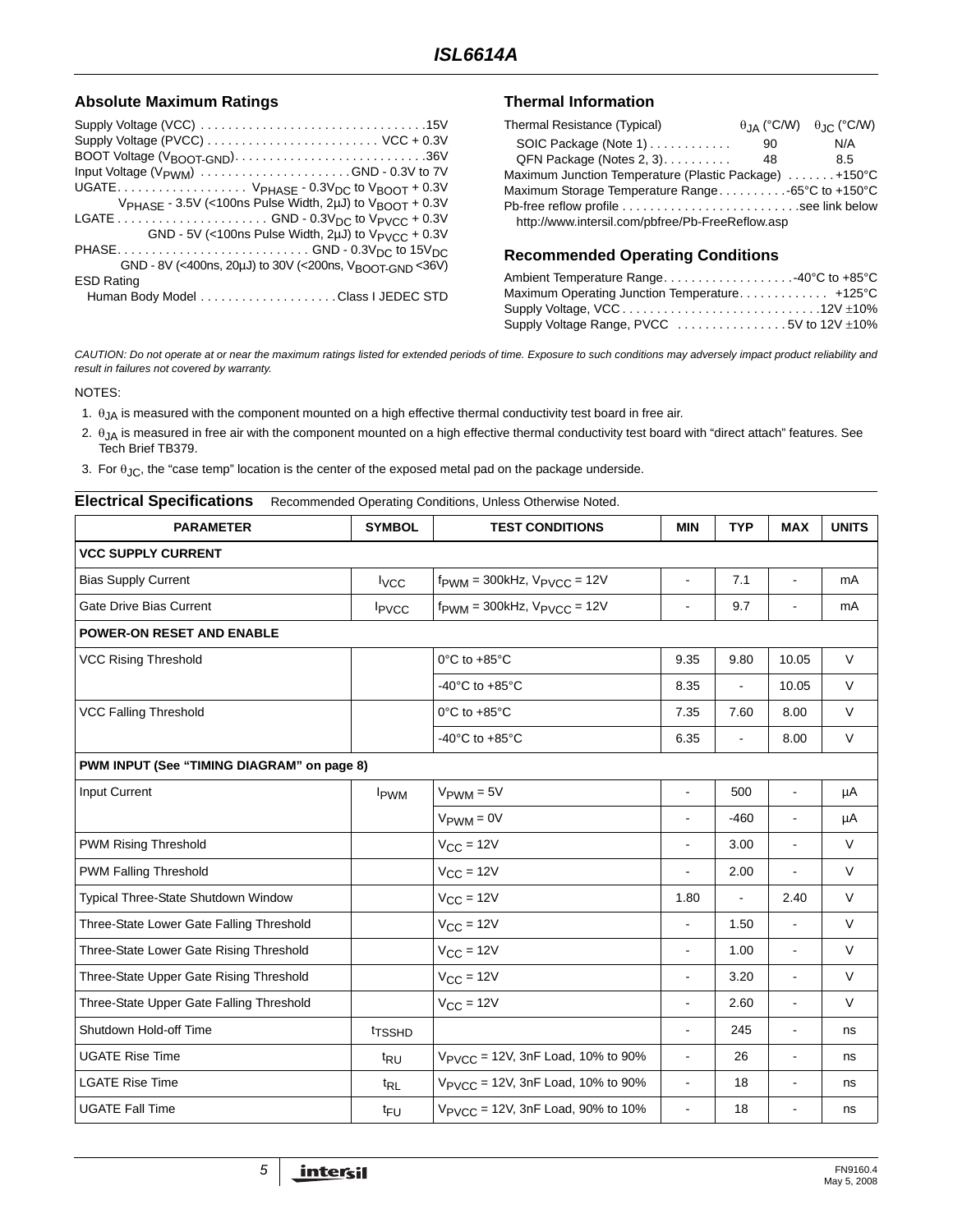## *ISL6614A*

### **Electrical Specifications** Recommended Operating Conditions, Unless Otherwise Noted. **(Continued)**

<span id="page-5-1"></span>

| <b>PARAMETER</b>                             | <b>SYMBOL</b>          | <b>TEST CONDITIONS</b>                        | <b>MIN</b>               | <b>TYP</b>        | <b>MAX</b>                   | <b>UNITS</b> |
|----------------------------------------------|------------------------|-----------------------------------------------|--------------------------|-------------------|------------------------------|--------------|
| <b>LGATE Fall Time</b>                       | t <sub>FL</sub>        | $V_{\text{PVCC}}$ = 12V, 3nF Load, 90% to 10% |                          | $12 \overline{ }$ |                              | ns           |
| UGATE Turn-On Propagation Delay (Note 4)     | <sup>t</sup> PDHU      | $V_{\text{PVCC}}$ = 12V, 3nF Load, Adaptive   | $\overline{\phantom{a}}$ | 10                | ۰                            | ns           |
| LGATE Turn-On Propagation Delay (Note 4)     | <sup>t</sup> PDHL      | V <sub>PVCC</sub> = 12V, 3nF Load, Adaptive   |                          | 10                | $\qquad \qquad \blacksquare$ | ns           |
| UGATE Turn-Off Propagation Delay (Note 4)    | <sup>t</sup> PDLU      | $V_{\text{PVCC}}$ = 12V, 3nF Load             | $\blacksquare$           | 10                | ۰                            | ns           |
| LGATE Turn-Off Propagation Delay (Note 4)    | <sup>t</sup> PDLL      | $V_{\text{PVCC}}$ = 12V, 3nF Load             | $\overline{\phantom{a}}$ | 10                | $\blacksquare$               | ns           |
| LG/UG Three-State Propagation Delay (Note 4) | <sup>t</sup> PDTS      | $V_{\text{PVCC}} = 12V$ , 3nF Load            |                          | 10                |                              | ns           |
| <b>OUTPUT (Note 4)</b>                       |                        |                                               |                          |                   |                              |              |
| <b>Upper Drive Source Current</b>            | <b>IU_SOURCE</b>       | $V_{\text{PVCC}} = 12V$ , 3nF Load            | $\overline{\phantom{a}}$ | 1.25              |                              | A            |
| Upper Drive Source Impedance                 | R <sub>U_SOURCE</sub>  | 150mA Source Current                          | 1.25                     | 2.0               | 3.0                          | Ω            |
| <b>Upper Drive Sink Current</b>              | <sup>I</sup> U_SINK    | $V_{\text{PVCC}}$ = 12V, 3nF Load             | $\overline{\phantom{a}}$ | 2                 | $\blacksquare$               | A            |
| <b>Upper Drive Transition Sink Impedance</b> | R <sub>U_SINK_TR</sub> | 70ns With Respect To PWM Falling              | $\blacksquare$           | 1.3               | 2.2                          | Ω            |
| Upper Drive DC Sink Impedance                | R <sub>U_SINK_DC</sub> | 150mA Source Current                          | 0.9                      | 1.65              | 3.0                          | Ω            |
| Lower Drive Source Current                   | IL_SOURCE              | $V_{\text{PVCC}}$ = 12V, 3nF Load             |                          | 2                 |                              | A            |
| Lower Drive Source Impedance                 | R <sub>L_SOURCE</sub>  | 150mA Source Current                          | 0.85                     | 1.25              | 2.2                          | Ω            |
| <b>Lower Drive Sink Current</b>              | <sup>I</sup> L_SINK    | $V_{\text{PVCC}}$ = 12V, 3nF Load             |                          | 3                 | $\qquad \qquad \blacksquare$ | Α            |
| Lower Drive Sink Impedance                   | $R_{L_SINK}$           | 150mA Sink Current                            | 0.60                     | 0.80              | 1.35                         | Ω            |

NOTE:

<span id="page-5-0"></span>4. Limits should be considered typical and are not production tested.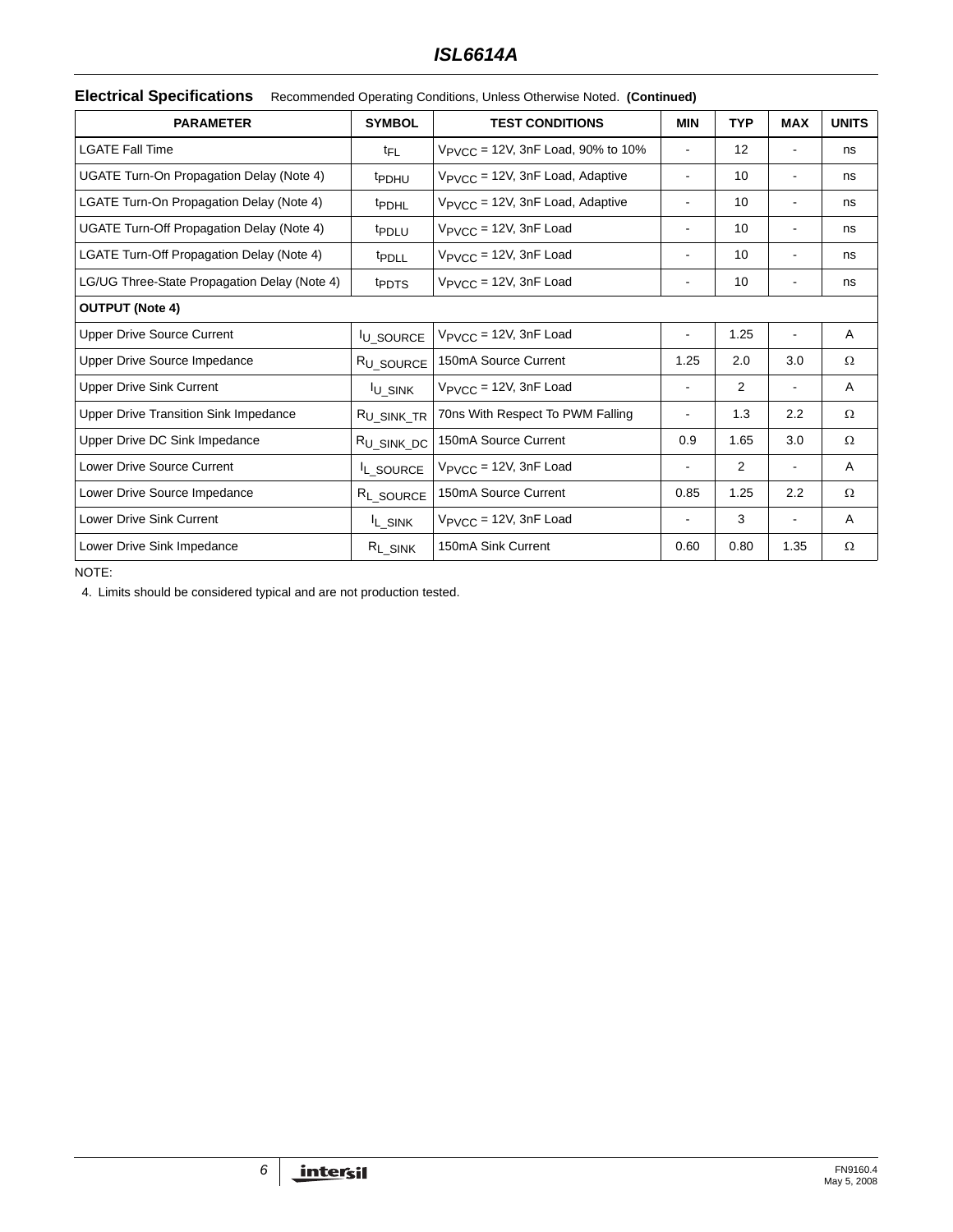# *Functional Pin Description*

| <b>PKG. PIN</b><br><b>NUMBER</b><br><b>PIN</b> |                 |                   |                                                                                                                                                                                                                                                                                                                  |
|------------------------------------------------|-----------------|-------------------|------------------------------------------------------------------------------------------------------------------------------------------------------------------------------------------------------------------------------------------------------------------------------------------------------------------|
| <b>SOIC</b>                                    | <b>QFN</b>      | <b>SYMBOL</b>     | <b>FUNCTION</b>                                                                                                                                                                                                                                                                                                  |
| $\mathbf{1}$                                   | 15              | PWM1              | The PWM signal is the control input for the Channel 1 driver. The PWM signal can enter three distinct states during<br>operation, see "Three-State PWM Input" on page 8 for further details. Connect this pin to the PWM output of the<br>controller.                                                            |
| $\overline{2}$                                 | 16              | PWM <sub>2</sub>  | The PWM signal is the control input for the Channel 2 driver. The PWM signal can enter three distinct states during<br>operation, see "Three-State PWM Input" on page 8 for further details. Connect this pin to the PWM output of the<br>controller.                                                            |
| 3                                              | $\mathbf{1}$    | <b>GND</b>        | Bias and reference ground. All signals are referenced to this node.                                                                                                                                                                                                                                              |
| 4                                              | $\overline{2}$  | LGATE1            | Lower gate drive output of Channel 1. Connect to gate of the low-side power N-Channel MOSFET.                                                                                                                                                                                                                    |
| 5                                              | 3               | <b>PVCC</b>       | This pin supplies power to both the lower and higher gate drives in ISL6614A. Its operating range is +5V to 12V.<br>Place a high quality low ESR ceramic capacitor from this pin to GND.                                                                                                                         |
| 6                                              | 4               | <b>PGND</b>       | It is the power ground return of both low gate drivers.                                                                                                                                                                                                                                                          |
| $\blacksquare$                                 | 5, 8            | N/C               | No Connection.                                                                                                                                                                                                                                                                                                   |
| $\overline{7}$                                 | 6               | LGATE2            | Lower gate drive output of Channel 2. Connect to gate of the low-side power N-Channel MOSFET.                                                                                                                                                                                                                    |
| 8                                              | $\overline{7}$  | PHASE2            | Connect this pin to the SOURCE of the upper MOSFET and the DRAIN of the lower MOSFET in Channel 2. This<br>pin provides a return path for the upper gate drive.                                                                                                                                                  |
| 9                                              | 9               | UGATE2            | Upper gate drive output of Channel 2. Connect to gate of high-side power N-Channel MOSFET.                                                                                                                                                                                                                       |
| 10                                             | 10              | BOOT <sub>2</sub> | Floating bootstrap supply pin for the upper gate drive of Channel 2. Connect the bootstrap capacitor between this<br>pin and the PHASE2 pin. The bootstrap capacitor provides the charge to turn on the upper MOSFET. See "Internal<br>Bootstrap Device" on page 9 for guidance in choosing the capacitor value. |
| 11                                             | 11              | BOOT1             | Floating bootstrap supply pin for the upper gate drive of Channel 1. Connect the bootstrap capacitor between this<br>pin and the PHASE1 pin. The bootstrap capacitor provides the charge to turn on the upper MOSFET. See "Internal<br>Bootstrap Device" on page 9 for guidance in choosing the capacitor value. |
| 12 <sup>2</sup>                                | 12 <sup>2</sup> | UGATE1            | Upper gate drive output of Channel 1. Connect to gate of high-side power N-Channel MOSFET.                                                                                                                                                                                                                       |
| 13                                             | 13              | PHASE1            | Connect this pin to the SOURCE of the upper MOSFET and the DRAIN of the lower MOSFET in Channel 1. This<br>pin provides a return path for the upper gate drive.                                                                                                                                                  |
| 14                                             | 14              | <b>VCC</b>        | Connect this pin to a +12V bias supply. It supplies power to internal analog circuits. Place a high quality low ESR<br>ceramic capacitor from this pin to GND.                                                                                                                                                   |
| $\overline{a}$                                 | 17              | PAD               | Connect this pad to the power ground plane (GND) via thermally enhanced connection.                                                                                                                                                                                                                              |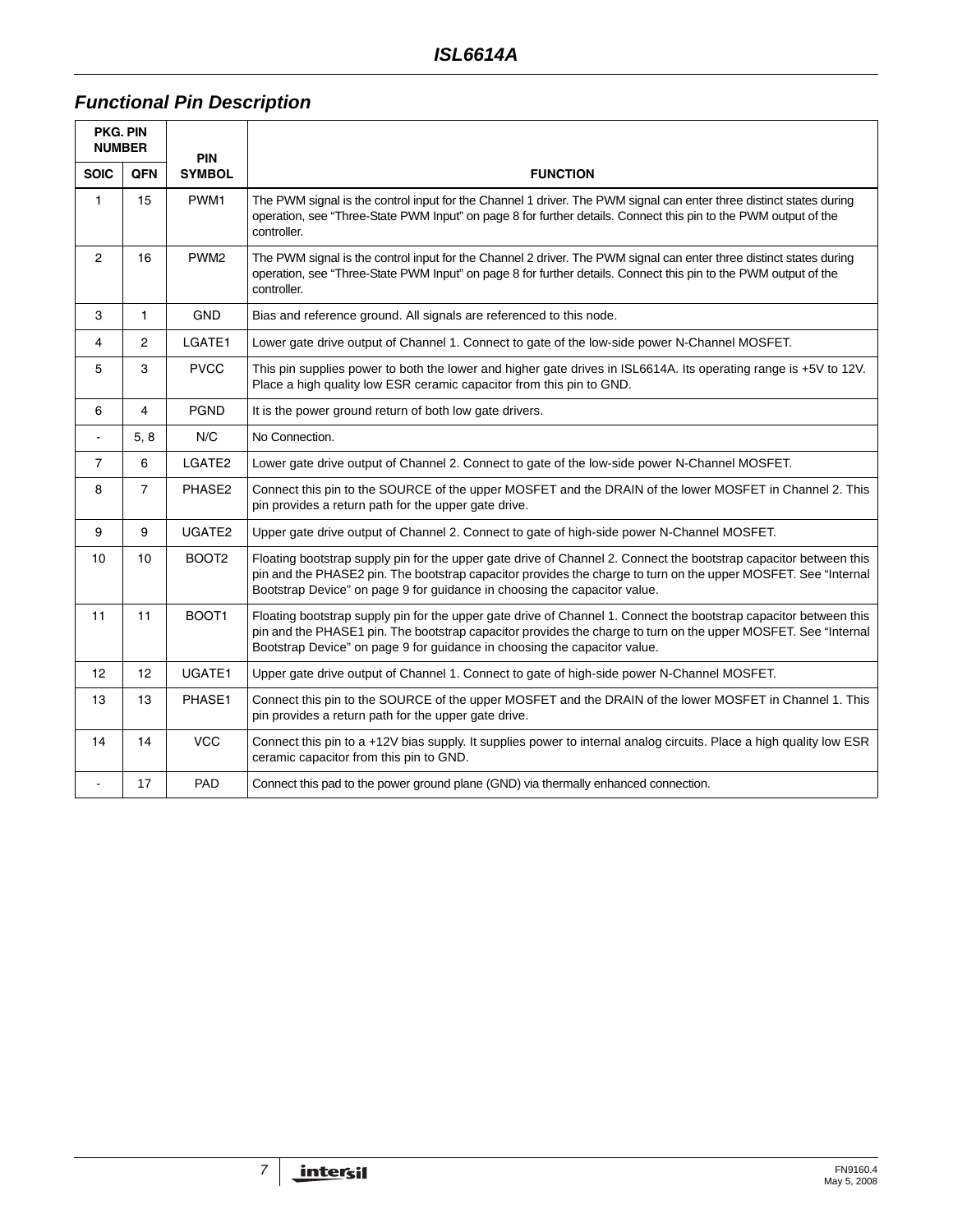# *Description*



**FIGURE 1. TIMING DIAGRAM**

## <span id="page-7-0"></span>*Operation*

Designed for versatility and speed, the ISL6614A MOSFET driver controls both high-side and low-side N-Channel FETs of two half-bridge power trains from two externally provided PWM signals.

Prior to VCC exceeding its POR level, the Pre-POR overvoltage protection function is activated during initial startup; the upper gate (UGATE) is held low and the lower gate (LGATE), controlled by the Pre-POR overvoltage protection circuits, is connected to the PHASE. Once the VCC voltage surpasses the VCC Rising Threshold (See "Electrical Specifications" table on page [5\)](#page-4-0), the PWM signal takes control of gate transitions. A rising edge on PWM initiates the turn-off of the lower MOSFET (see ["TIMING DIAGRAM" on page 8\)](#page-7-0). After a short propagation delay  $[t_{PDI}$ <sub>1</sub>], the lower gate begins to fall. Typical fall times  $[t_F]$  are provided in the "Electrical Specifications" table on page [6.](#page-5-1) Adaptive shoot-through circuitry monitors the PHASE voltage and determines the upper gate delay time [t<sub>PDHU</sub>]. This prevents both the lower and upper MOSFETs from conducting simultaneously. Once this delay period is complete, the upper gate drive begins to rise  $[t_{\mathsf{R}}]$  and the upper MOSFET turns on.

A falling transition on PWM results in the turn-off of the upper MOSFET and the turn-on of the lower MOSFET. A short propagation delay  $[t_{PDU}]$  is encountered before the upper gate begins to fall  $[t_{FU}]$ . Again, the adaptive shoot-through circuitry determines the lower gate delay time,  $t_{\text{PDHI}}$ . The PHASE voltage and the UGATE voltage are monitored, and the lower gate is allowed to rise after PHASE drops below a level or the voltage of UGATE to PHASE reaches a level depending upon the current direction (See the following section for details). The lower gate then rises [tRL], turning on the lower MOSFET.

### *Advanced Adaptive Zero Shoot-Through Deadtime Control (Patent Pending)*

These drivers incorporate a unique adaptive deadtime control technique to minimize deadtime, resulting in high efficiency from the reduced freewheeling time of the lower MOSFETs' body-diode conduction, and to prevent the upper and lower MOSFETs from conducting simultaneously. This is accomplished by ensuring either rising gate turns on its MOSFET with minimum and sufficient delay after the other has turned off.

During turn-off of the lower MOSFET, the PHASE voltage is monitored until it reaches a -0.2V/+0.8V trip point for a forward/reverse current, at which time the UGATE is released to rise. An auto-zero comparator is used to correct the r<sub>DS(ON)</sub> drop in the phase voltage preventing from false detection of the -0.2V phase level during  $r_{DS(ON)}$  conduction period. In the case of zero current, the UGATE is released after 35ns delay of the LGATE dropping below 0.5V. During the phase detection, the disturbance of LGATE's falling transition on the PHASE node is blanked out to prevent falsely tripping. Once the PHASE is high, the advanced adaptive shoot-through circuitry monitors the PHASE and UGATE voltages during a PWM falling edge and the subsequent UGATE turn-off. If either the UGATE falls to less than 1.75V above the PHASE or the PHASE falls to less than +0.8V, the LGATE is released to turn on.

## <span id="page-7-1"></span>*Three-State PWM Input*

A unique feature of these drivers and other Intersil drivers is the addition of a shutdown window to the PWM input. If the PWM signal enters and remains within the shutdown window for a set holdoff time, the driver outputs are disabled and both MOSFET gates are pulled and held low. The shutdown state is removed when the PWM signal moves outside the shutdown window. Otherwise, the PWM rising and falling thresholds outlined in the "Electrical Specifications" table on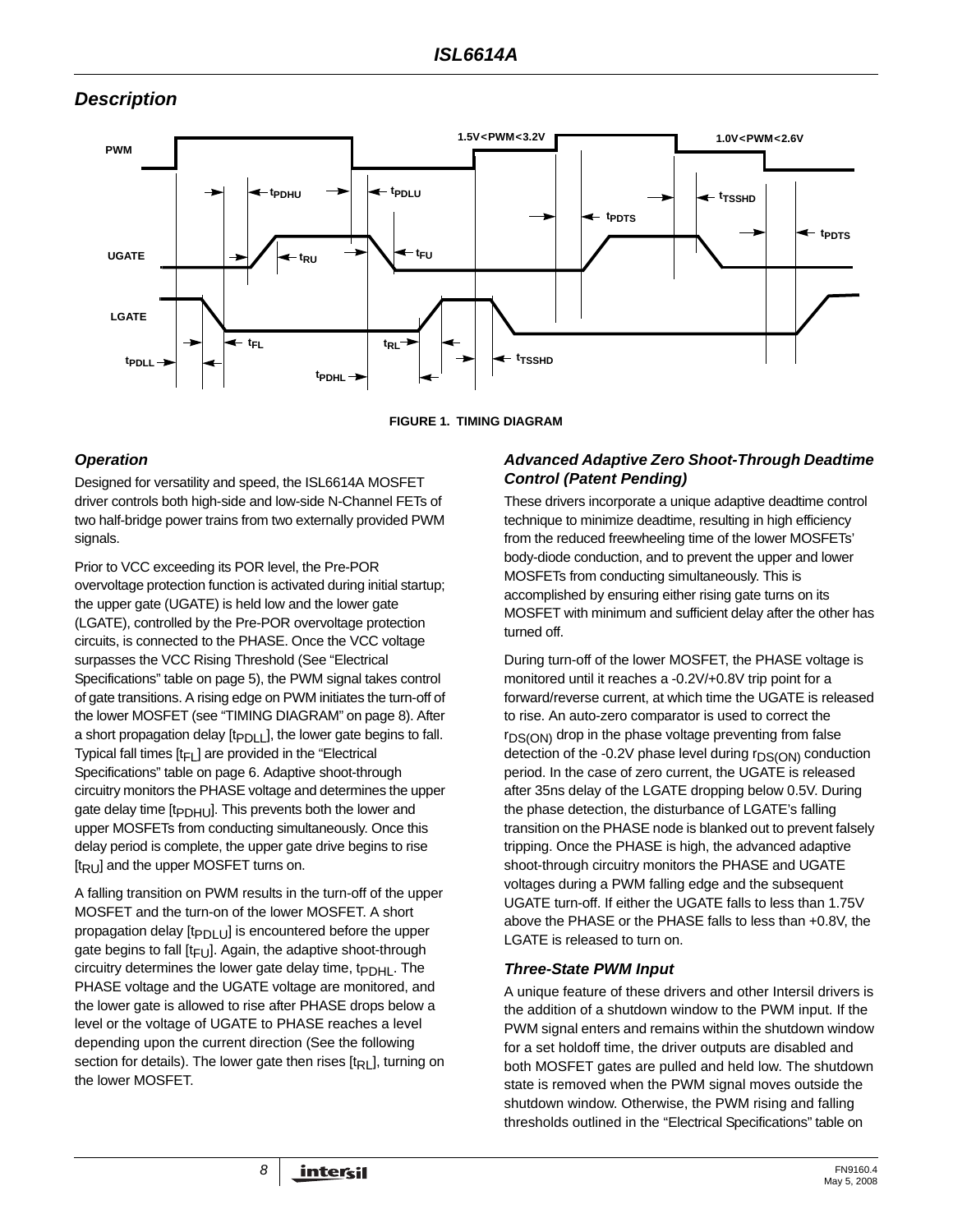page [5](#page-4-1) determine when the lower and upper gates are enabled.

This feature helps prevent a negative transient on the output voltage when the output is shut down, eliminating the Schottky diode that is used in some systems for protecting the load from reversed output voltage events.

In addition, more than 400mV hysteresis also incorporates into the three-state shutdown window to eliminate PWM input oscillations due to the capacitive load seen by the PWM input through the body diode of the controller's PWM output when the power-up and/or power-down sequence of bias supplies of the driver and PWM controller are required.

#### *Power-On Reset (POR) Function*

During initial startup, the VCC voltage rise is monitored. Once the rising VCC voltage exceeds 9.8V (typically), operation of the driver is enabled and the PWM input signal takes control of the gate drives. If VCC drops below the falling threshold of 7.6V (typically), operation of the driver is disabled.

### *Pre-POR Overvoltage Protection*

Prior to VCC exceeding its POR level, the upper gate is held low and the lower gate is controlled by the overvoltage protection circuits during initial startup. The PHASE is connected to the gate of the low side MOSFET (LGATE), which provides some protection to the microprocessor if the upper MOSFET(s) is shorted during initial startup. For complete protection, the low side MOSFET should have a gate threshold well below the maximum voltage rating of the load/microprocessor.

When VCC drops below its POR level, both gates pull low and the Pre-POR overvoltage protection circuits are not activated until VCC resets.

## <span id="page-8-0"></span>*Internal Bootstrap Device*

Both drivers feature an internal bootstrap Schottky diode. Simply adding an external capacitor across the BOOT and PHASE pins completes the bootstrap circuit. The bootstrap function is also designed to prevent the bootstrap capacitor from overcharging due to the large negative swing at the trailing-edge of the PHASE node. This reduces voltage stress on the boot to phase pins.

The bootstrap capacitor must have a maximum voltage rating above UVCC + 5V and its capacitance value can be chosen from Equation [1:](#page-8-1)

$$
C_{\text{BOOT\_CAP}} \ge \frac{Q_{\text{GATE}}}{\Delta V_{\text{BOOT\_CAP}}}
$$
\n
$$
Q_{\text{GATE}} = \frac{Q_{\text{G1}} \cdot \text{PVCC}}{V_{\text{GS1}}} \cdot N_{\text{Q1}}
$$
\n(EQ. 1)

where  $Q_{G1}$  is the amount of gate charge per upper MOSFET at  $V_{GS1}$  gate-source voltage and  $N_{Q1}$  is the number of control

MOSFETs per channel. The  $\Delta V_{\text{BOOT}}$  CAP term is defined as the allowable droop in the rail of the upper gate drive.

As an example, suppose two IRLR7821 FETs are chosen as the upper MOSFETs. The gate charge,  $Q_G$ , from the data sheet is 10nC at 4.5V ( $V$ <sub>GS</sub>) gate-source voltage. Then the  $Q<sub>GATF</sub>$  is calculated to be 53nC for PVCC = 12V. We will assume a 200mV droop in drive voltage over the PWM cycle. We find that a bootstrap capacitance of at least 0.267µF is required.



**FIGURE 2. BOOTSTRAP CAPACITANCE vs BOOT RIPPLE VOLTAGE**

## *Gate Drive Voltage Versatility*

The ISL6614A provides the user flexibility in choosing the gate drive voltage for efficiency optimization. The ISL6614A ties the upper and lower drive rails together. Simply applying a voltage from 5V up to 12V on PVCC sets both gate drive rail voltages simultaneously. Connecting a SOT-23 package type of dual schottky diodes from the VCC to BOOT1 and BOOT2 can bypass the internal bootstrap devices of both upper gates so that the part can operate as a dual ISL6612 driver, which has a fixed VCC (12V typically) on the upper gate and a programmable lower gate drive voltage.

#### *Power Dissipation*

<span id="page-8-1"></span>Package power dissipation is mainly a function of the switching frequency ( $f_{SW}$ ), the output drive impedance, the external gate resistance, and the selected MOSFET's internal gate resistance and total gate charge. Calculating the power dissipation in the driver for a desired application is critical to ensure safe operation. Exceeding the maximum allowable power dissipation level will push the IC beyond the maximum recommended operating junction temperature of +125°C. The maximum allowable IC power dissipation for the SO14 package is approximately 1W at room temperature, while the power dissipation capacity in the QFN packages, with an exposed heat escape pad, is around 2W. See ["Layout Considerations" on page 10](#page-9-0) for thermal transfer improvement suggestions. When designing the driver into an application, it is recommended that the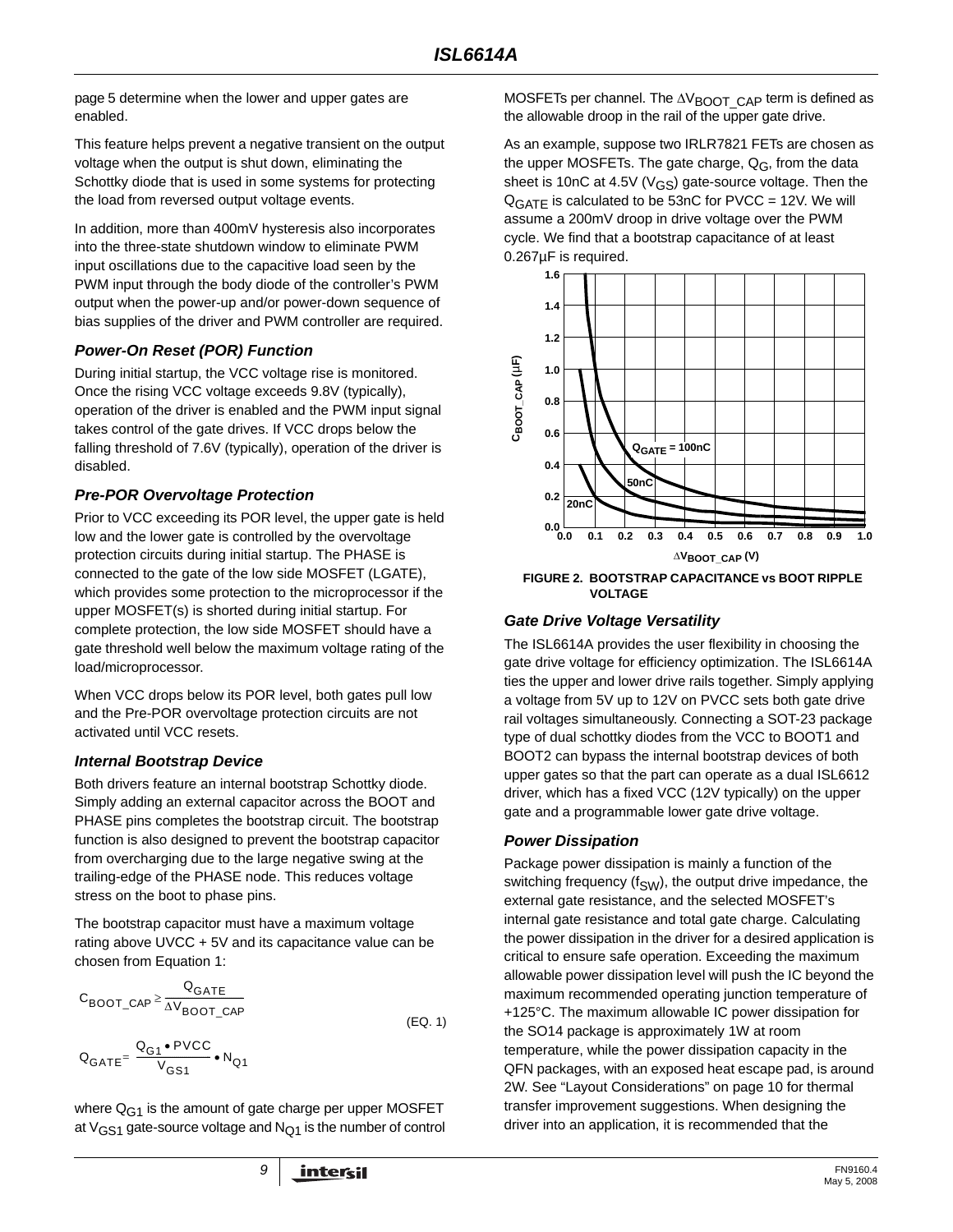calculation in Equation 2 be used to ensure safe operation at the desired frequency for the selected MOSFETs. The total gate drive power losses due to the gate charge of MOSFETs and the driver's internal circuitry and their corresponding average driver current can be estimated with Equations 2 and 3, respectively:

$$
P_{Qg\_TOT} = 2 \cdot P_{Qg\_Q1} + 2 \cdot P_{Qg\_Q2} + I_Q \cdot \text{VCC}
$$
 (EQ. 2)  
\n
$$
P_{Qg\_Q1} = \frac{Q_{G1} \cdot \text{PVCC}^2}{V_{GS1}} \cdot f_{SW} \cdot N_{Q1}
$$
  
\n
$$
P_{Qg\_Q2} = \frac{Q_{G2} \cdot \text{PVCC}^2}{V_{GS2}} \cdot f_{SW} \cdot N_{Q2}
$$
  
\n
$$
I_{DR} = \left(\frac{Q_{G1} \cdot N_{Q1}}{V_{GS1}} + \frac{Q_{G2} \cdot N_{Q2}}{V_{GS2}}\right) \cdot f_{SW} \cdot 2 + I_Q
$$
  
\n(EQ. 3)

where the gate charge ( $Q_{G1}$  and  $Q_{G2}$ ) is defined at a particular gate to source voltage ( $V_{GS1}$ and  $V_{GS2}$ ) in the corresponding MOSFET datasheet;  $I<sub>O</sub>$  is the driver's total quiescent current with no load at both drive outputs;  $N<sub>O1</sub>$ and  $N_{Q2}$  are number of upper and lower MOSFETs, respectively; PVCC is the drive voltages for both upper and lower FETs, respectively. The  $I_{\Omega^*}$ VCC product is the quiescent power of the driver without capacitive load and is typically 200mW at 300kHz.

The total gate drive power losses are dissipated among the resistive components along the transition path. The drive resistance dissipates a portion of the total gate drive power losses, the rest will be dissipated by the external gate resistors ( $R<sub>G1</sub>$  and  $R<sub>G2</sub>$ ) and the internal gate resistors  $(R<sub>G11</sub>$  and  $R<sub>G12</sub>$ ) of MOSFETs. Figures 3 and 4 show the typical upper and lower gate drives turn-on transition path. The power dissipation on the driver can be roughly estimated in Equation [4:](#page-9-1)

$$
P_{DR} = 2 \cdot P_{DR\_UP} + 2 \cdot P_{DR\_LOW} + I_Q \cdot VCC
$$
 (EQ. 4)

$$
P_{DR\_UP} = \left(\frac{R_{H11}}{R_{H11} + R_{EXT1}} + \frac{R_{LO1}}{R_{LO1} + R_{EXT1}}\right) \bullet \frac{P_{Qg\_Q1}}{2}
$$

$$
P_{\text{DR\_LOW}} = \left(\frac{R_{\text{H12}}}{R_{\text{H12}} + R_{\text{EXT2}}} + \frac{R_{\text{LO2}}}{R_{\text{LO2}} + R_{\text{EXT2}}}\right) \bullet \frac{P_{\text{Qg\_Q2}}}{2}
$$

$$
R_{\text{EXT}1} = R_{\text{G}1} + \frac{R_{\text{G}11}}{N_{\text{Q}1}} \qquad R_{\text{EXT}2} = R_{\text{G}2} + \frac{R_{\text{G}12}}{N_{\text{Q}2}}
$$



**FIGURE 3. TYPICAL UPPER-GATE DRIVE TURN-ON PATH**



**FIGURE 4. TYPICAL LOWER-GATE DRIVE TURN-ON PATH**

#### <span id="page-9-0"></span>*Layout Considerations*

For heat spreading, place copper underneath the IC whether it has an exposed pad or not. The copper area can be extended beyond the bottom area of the IC and/or connected to buried copper plane(s) with thermal vias. This combination of vias for vertical heat escape, extended copper plane, and buried planes for heat spreading allows the IC to achieve its full thermal potential.

<span id="page-9-1"></span>Place each channel power component as close to each other as possible to reduce PCB copper losses and PCB parasitics: shortest distance between DRAINs of upper FETs and SOURCEs of lower FETs; shortest distance between DRAINs of lower FETs and the power ground. Thus, smaller amplitudes of positive and negative ringing are on the switching edges of the PHASE node. However, some space in between the power components is required for good airflow. The traces from the drivers to the FETs should be kept short and wide to reduce the inductance of the traces and to promote clean drive signals.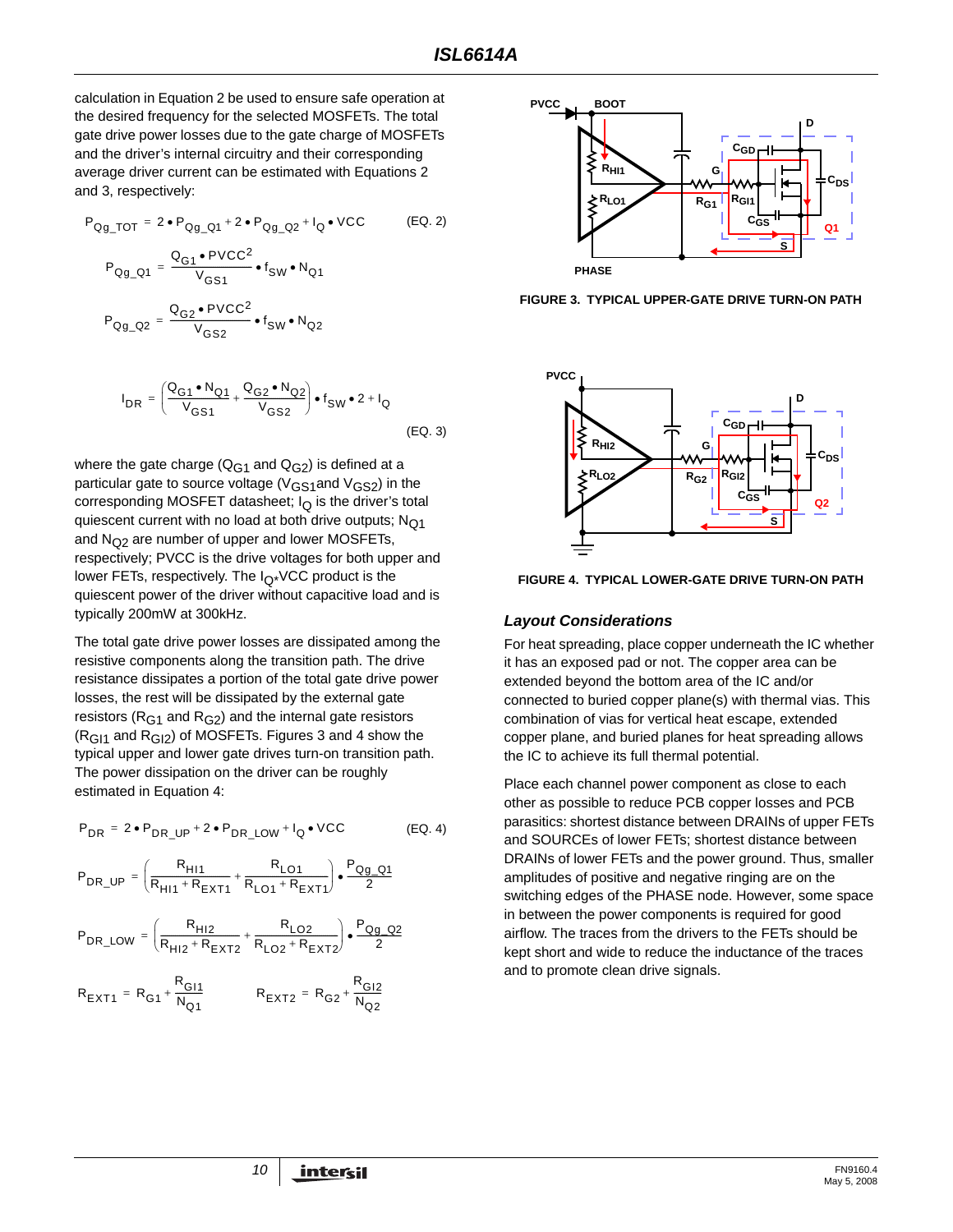## *Quad Flat No-Lead Plastic Package (QFN) Micro Lead Frame Plastic Package (MLFP)*





#### **L16.4x4**

**16 LEAD QUAD FLAT NO-LEAD PLASTIC PACKAGE (COMPLIANT TO JEDEC MO-220-VGGC ISSUE C)**

| <b>SYMBOL</b>  | <b>MIN</b>               | <b>NOMINAL</b><br><b>MAX</b> |                | <b>NOTES</b>         |  |  |
|----------------|--------------------------|------------------------------|----------------|----------------------|--|--|
| A              | 0.80                     | 0.90                         | 1.00           |                      |  |  |
| A1             | ä,                       | ä,                           | 0.05           | $\overline{a}$       |  |  |
| A <sub>2</sub> | $\blacksquare$           | ÷,                           | 1.00           | 9                    |  |  |
| A <sub>3</sub> |                          | 0.20 REF                     |                | 9                    |  |  |
| b              | 0.23                     | 0.28                         | 0.35           | 5, 8                 |  |  |
| D              |                          | 4.00 BSC                     |                | $\ddot{\phantom{a}}$ |  |  |
| D <sub>1</sub> |                          | 3.75 BSC                     |                | 9                    |  |  |
| D <sub>2</sub> | 1.95                     | 2.10<br>2.25                 |                |                      |  |  |
| E              |                          | 4.00 BSC                     |                |                      |  |  |
| E <sub>1</sub> |                          | 3.75 BSC                     |                |                      |  |  |
| E <sub>2</sub> | 1.95                     | 2.10<br>2.25                 |                |                      |  |  |
| e              |                          | 0.65 BSC                     |                |                      |  |  |
| k              | 0.25                     | ä,                           | $\blacksquare$ | $\overline{a}$       |  |  |
| L              | 0.50                     | 0.60                         | 0.75           | 8                    |  |  |
| L1             | $\overline{\phantom{0}}$ | 0.15<br>$\blacksquare$       |                |                      |  |  |
| N              |                          | 16                           |                |                      |  |  |
| Nd             |                          | $\overline{4}$               |                |                      |  |  |
| <b>Ne</b>      |                          | 4                            |                |                      |  |  |
| P              |                          |                              | 0.60           | 9                    |  |  |
| $\theta$       |                          | 12                           |                |                      |  |  |

#### NOTES:

- 1. Dimensioning and tolerancing conform to ASME Y14.5-1994.
- 2. N is the number of terminals.
- 3. Nd and Ne refer to the number of terminals on each D and E.
- 4. All dimensions are in millimeters. Angles are in degrees.
- 5. Dimension b applies to the metallized terminal and is measured between 0.15mm and 0.30mm from the terminal tip.
- 6. The configuration of the pin #1 identifier is optional, but must be located within the zone indicated. The pin #1 identifier may be either a mold or mark feature.
- 7. Dimensions D2 and E2 are for the exposed pads which provide improved electrical and thermal performance.
- 8. Nominal dimensions are provided to assist with PCB Land Pattern Design efforts, see Intersil Technical Brief TB389.
- 9. Features and dimensions A2, A3, D1, E1, P & θ are present when Anvil singulation method is used and not present for saw singulation.
- 10. Depending on the method of lead termination at the edge of the package, a maximum 0.15mm pull back (L1) maybe present. L minus L1 to be equal to or greater than 0.3mm.